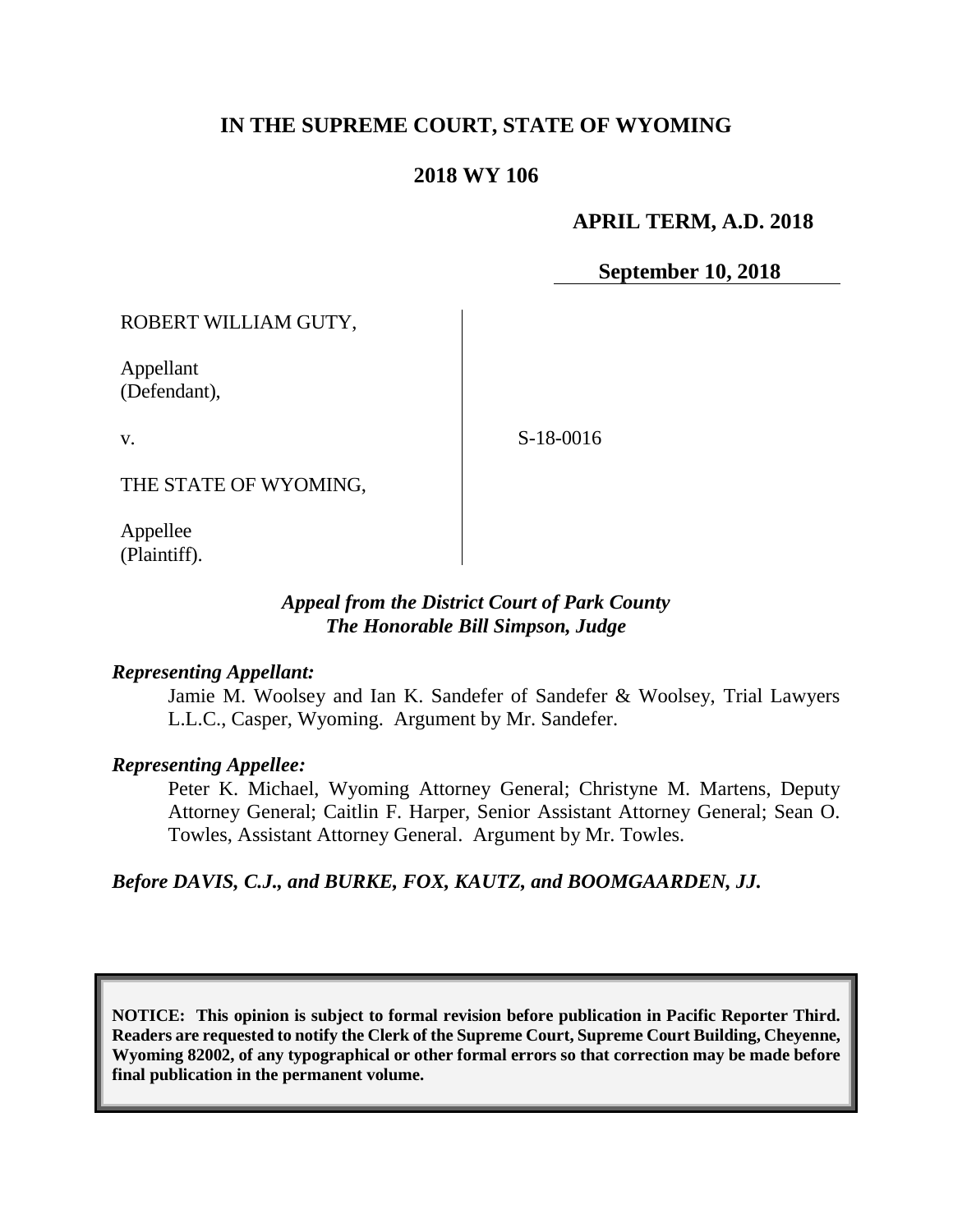# **FOX, Justice.**

[¶1] Robert William Guty was a nurse at the Northern Wyoming Surgical Center in Cody, Wyoming. He was charged with sexually assaulting a sedated female patient while she was undergoing a surgical procedure on her foot. In response to Mr. Guty's Motion for Disclosure of 404(b) Evidence, the State filed its Notice of Intention to Use Specific Evidence, which described the testimony of five nurses whose suspicions about Mr. Guty had been aroused over the course of the previous two years by their observation that his hands seemed to be in places on unconscious female patients that were not medically necessary. The State also proposed to introduce into evidence a calendar in which one of the nurses had recorded some of these incidents. After a hearing, the district court determined that the testimony and evidence was admissible under W.R.E. 404(b). Mr. Guty entered a conditional plea pursuant to W.R.Cr.P. 11, in accordance to which he pled no contest and preserved the issue of the admissibility of the 404(b) evidence. The parties agreed that, if Mr. Guty prevailed in this appeal, "he may withdraw his plea . . . and the State will move to dismiss this case with prejudice;" thus, a decision by this Court would "dispose of the case." We disagree that such a decision would be dispositive, and therefore reverse and remand.

[¶2] We have explained that a valid conditional plea contains four elements. *Matthews v. State*, 2014 WY 54, ¶ 15, 322 P.3d 1279, 1281 (Wyo. 2014). The existence of the first three elements is undisputed. The reservation of the right to appeal was made in writing, the State consented to the conditional plea, and the trial court approved it. Despite the State's consent to the conditional plea, on appeal it contests the existence of the fourth element, that the decision of this Court would "dispose of the case either by allowing the plea to stand or by such action as compelling dismissal of the [charges] or suppressing essential evidence." *Id.* (quoting *Walters v. State*, 2008 WY 159, ¶ 15, 197 P.3d 1273, 1277-78 (Wyo. 2008)). *See also Bouch v. State*, 2006 WY 122, ¶ 28, 143 P.3d 643, 652 (Wyo. 2006).

[¶3] In *Walters*, we said that a defendant should not be "allowed to take an appeal on a matter which can only be fully developed by proceeding to trial." *Id*. at ¶ 15, 197 P.3d at 1277. This is particularly applicable to most 404(b) rulings. In contrast to evidence that is typically the subject of a motion to suppress (the fact that drugs were found is either admissible or it is not), 404(b) evidence can be unpredictable. It is not uncommon for the 404(b) evidence that is actually elicited at trial to differ from what was proffered at the pretrial hearing. Although a 404(b) ruling should be made pretrial pursuant to *Gleason v. State*, 2002 WY 161, ¶ 18 n.2, 57 P.3d 332, 340 n.2 (Wyo. 2002) (citing *Howard v. State*, 2002 WY 40, ¶ 23, 42 P.3d 483, 491 (Wyo. 2002)), "at times, the trial court can only make a conditional 404(b) ruling pretrial, and must make a final ruling during trial after determining other evidentiary matters such as foundation." *Garrison v. State*, 2018 WY 9, ¶ 18 n.2, 409 P.3d 1209, 1215 n.2 (Wyo. 2018). In *Volpi v. State*, 2018 WY 66, ¶ 19, 419 P.3d 884, 890 (Wyo. 2018), we held that the district court abused its discretion when it